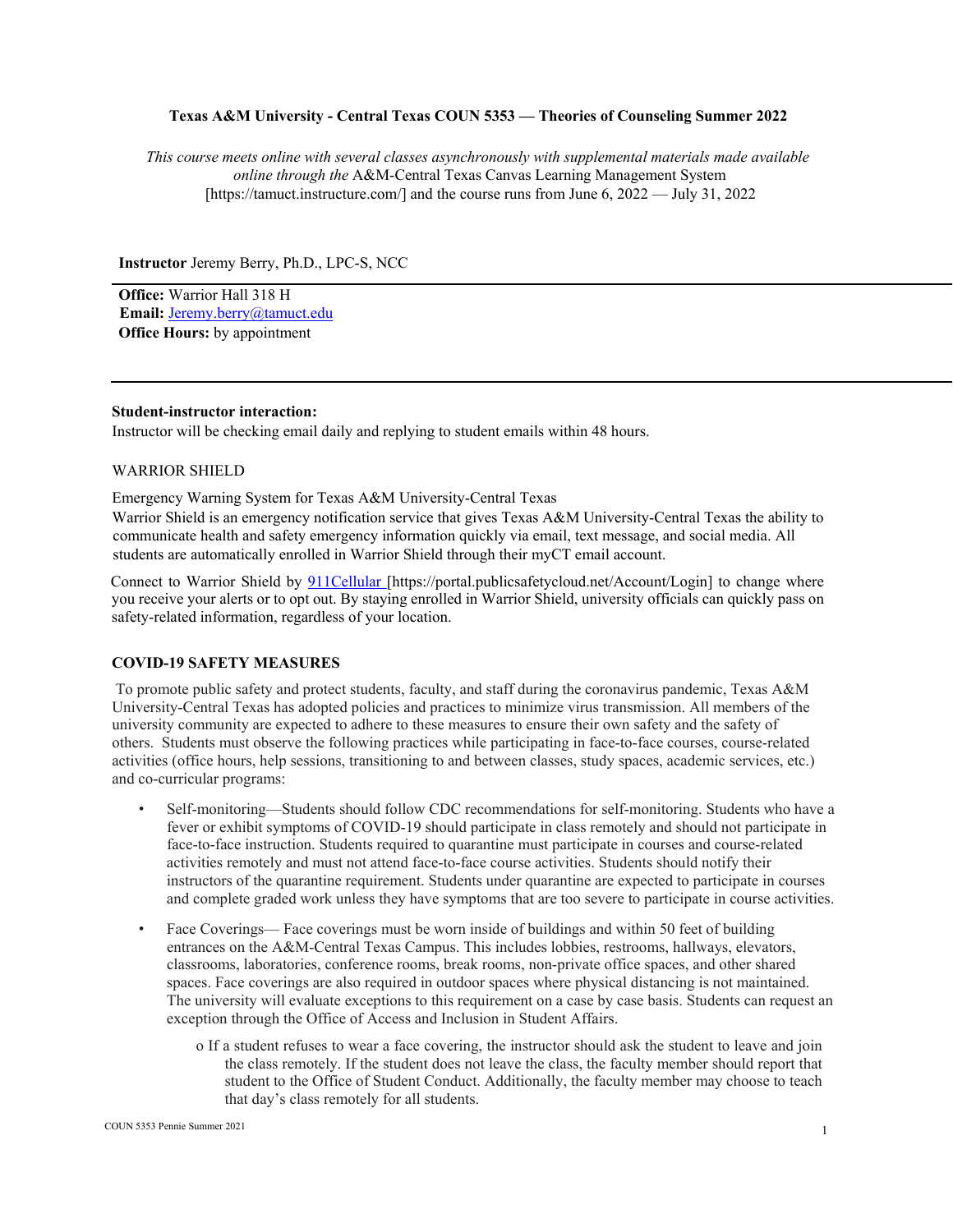- Physical Distancing—Physical distancing must be maintained between students, instructors, and others in the course and course-related activities.
- Classroom Ingress/Egress—Students must follow marked pathways for entering and exiting classrooms and other teaching spaces. Leave classrooms promptly after course activities have concluded. Do not congregate in hallways and maintain 6-foot physical distancing when waiting to enter classrooms and other instructional spaces.
- The university will notify students in the event that the COVID-19 situation necessitates changes to the course schedule or modality.

# **COURSE INFORMATION**

**Course overview and description:** This course is designed to provide an understanding of the major counseling theories and practices. Major theories of counseling will be examined with an emphasis on four areas: key concepts of the theory, its beliefs about the therapeutic process, the role of the counselor, and how to apply the theory to helping a client change. Each theory will be analyzed for its uniqueness and similarity with the other approaches and applied to case examples. In addition, there will be opportunities to practice some basic principles of each theory (i.e., role-plays) and when possible see the theory in action (i.e., videotapes, class examples).

## **STUDENT LEARNING OUTCOMES:**

- 1. Student will demonstrate an understanding of various models to conceptualize client presentation of issues and of appropriate counseling interventions.
- 2. Students will demonstrate an understand of the significance of current professional research and practice in the field, so they begin to develop a personal counseling model.
- 3. Students will demonstrate awareness of the self as a helper, the goals of counseling including wellness and prevention, characteristics and behaviors that impact the helping process, human behavior, and strategies for optimizing human potential.

# **In accordance with CACREP best practices standards for all counselors-in-training development, the following areas will be promoted in this course:**

**(IIF5: Counseling and Helping Relationships)-** Studies that provide an understanding of the counseling process in a multicultural society, including the following:

| <b>CACREP</b> Standard                                                                                                                                                                                                      | Activity                 | <b>SLOs</b>      |
|-----------------------------------------------------------------------------------------------------------------------------------------------------------------------------------------------------------------------------|--------------------------|------------------|
| Ethical standards of professional organizations and credentialing<br>bodies, and applications of ethical and legal considerations in<br>professional counseling (IIF1i);                                                    | Theory Summaries         | SLO1             |
| Multicultural and pluralistic characteristics within and among diverse<br>groups nationally and internationally (IIF2a);                                                                                                    | Theory Summaries         | SLO1             |
| Theories and models of multicultural counseling, cultural identity<br>development, and social justice and advocacy (IIF2b);                                                                                                 | Theory Summaries         | SLO1             |
| Multicultural competencies (IIF2c);                                                                                                                                                                                         | Theory Summaries         | SLO1             |
| Impact of heritage, attitudes, beliefs, understandings, and acculturative<br>experiences on an individual's views of others (IIF2d); and the impact<br>of spiritual beliefs on clients' and counselors' worldviews (IIF2g); | Counseling Beliefs Paper | SLO <sub>3</sub> |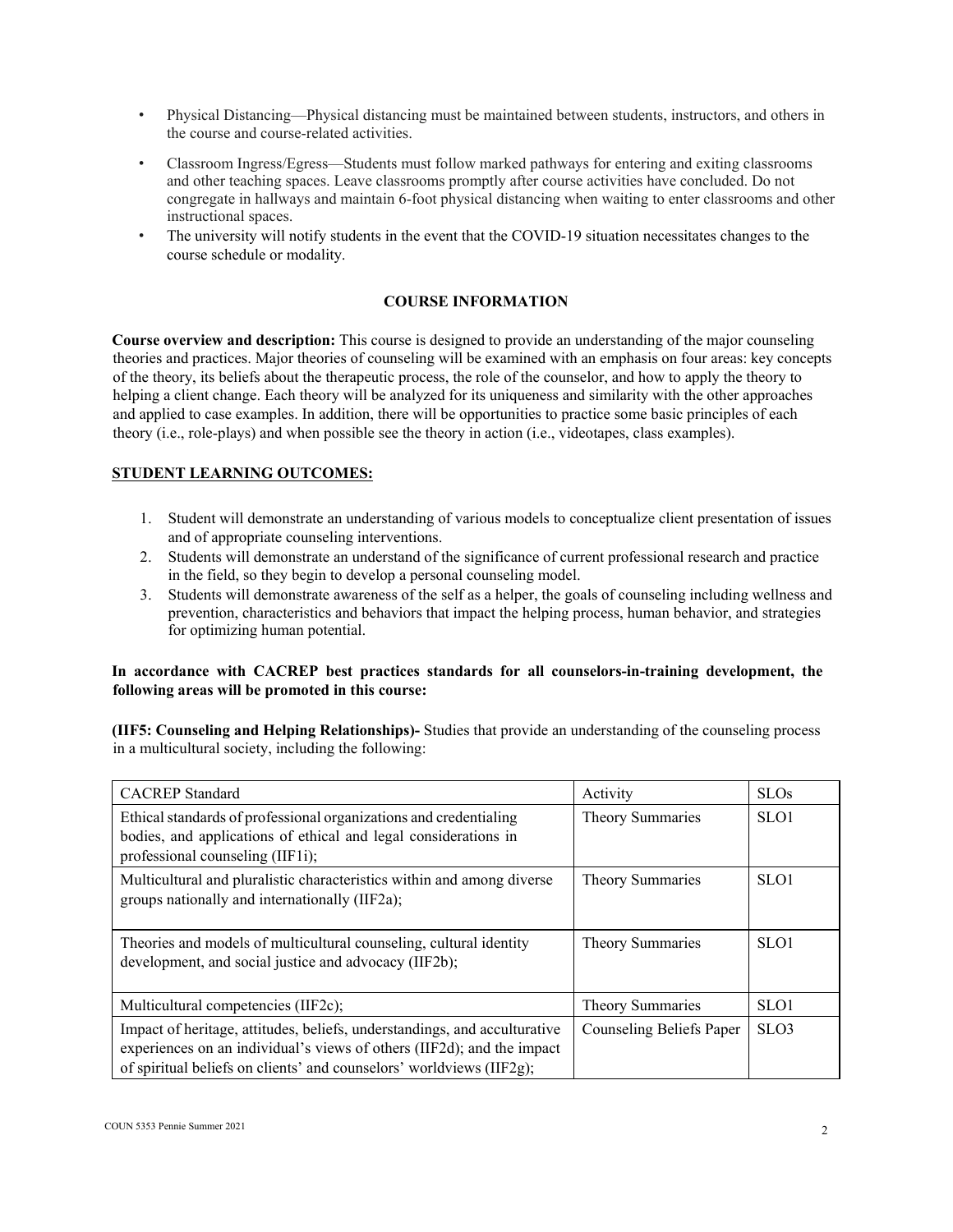| Strategies of identifying and eliminating barriers, preju-dices, and                   | Counseling Beliefs Paper   SLO3 |  |
|----------------------------------------------------------------------------------------|---------------------------------|--|
| processes of intentional and unintentional op- pression and<br>discrimination (IIF2h); |                                 |  |
|                                                                                        |                                 |  |

| Developing relevant counseling treatment or intervention plans<br>(IIF5h);                                                                                                               | Theory Summaries         |                  |
|------------------------------------------------------------------------------------------------------------------------------------------------------------------------------------------|--------------------------|------------------|
| Counselor characteristics and behaviors that influence helping processes<br>(IIF5f);                                                                                                     | Integrative Theory Paper | SLO <sub>2</sub> |
| Theories and models of counseling (IIF5a); a systems approach to<br>conceptualizing clients (IIF5b); process for aiding students in<br>developing a personal model of counseling (IIF5n) | Theory Summaries         | SLO1             |
| Systemic and environmental factors that affect human development,<br>functioning, and behavior (IIF3f)                                                                                   | Theory Summaries         | SLO1             |
| Theories for facilitating optimal development and wellness over the<br>life span (IIF3i);                                                                                                | Theory Summaries         | SLO1             |
| The importance of research in advancing the counseling profession,<br>including how to critique research to inform counseling practice<br>(IIF8a);                                       | Integrative Theory Paper | SLO <sub>2</sub> |
| <b>Standards for Clinical Mental Health Counseling (CMHC) track</b>                                                                                                                      |                          |                  |
| Theories and models related to clinical mental health counseling<br>(CMHC:VC1b);                                                                                                         | Theory Summaries         | SLO1             |

## **Required Reading and Textbook(s):**

Corey, G. (2017). *Theory and Practice of Counseling and Psychotherapy* (10<sup>th</sup> ed.). Cengage Learning.

American Psychological Association. (2020). *Publication manual of the American Psychological Association* (7<sup>th</sup> ed.). Washington, DC: American Psychological Association.

Other readings as assigned and supplied by professor

**\*\*A student of this institution is not under any obligation to purchase a textbook from a university-affiliated bookstore. \*\***

# **COURSE REQUIREMENTS**

# **COURSE REQUIREMENTS/METHODS OF EVALUATION EMPLOYED**

# **COURSE REQUIREMENTS/METHODS OF EVALUATION EMPLOYED ALL ASSIGNMENTS DUE FRIDAY 12 PM**

**Self-Reflection Counseling Beliefs Paper (30 points):** Self-discovery and reflection are keystones of the counseling profession. The purpose of the self-reflection paper is to enable consideration of intersections among beliefs about yourself, your worldview (including concepts of spiritual and / or religious truths), your view of human nature, and the ethical obligations and responsibilities of professional counselors.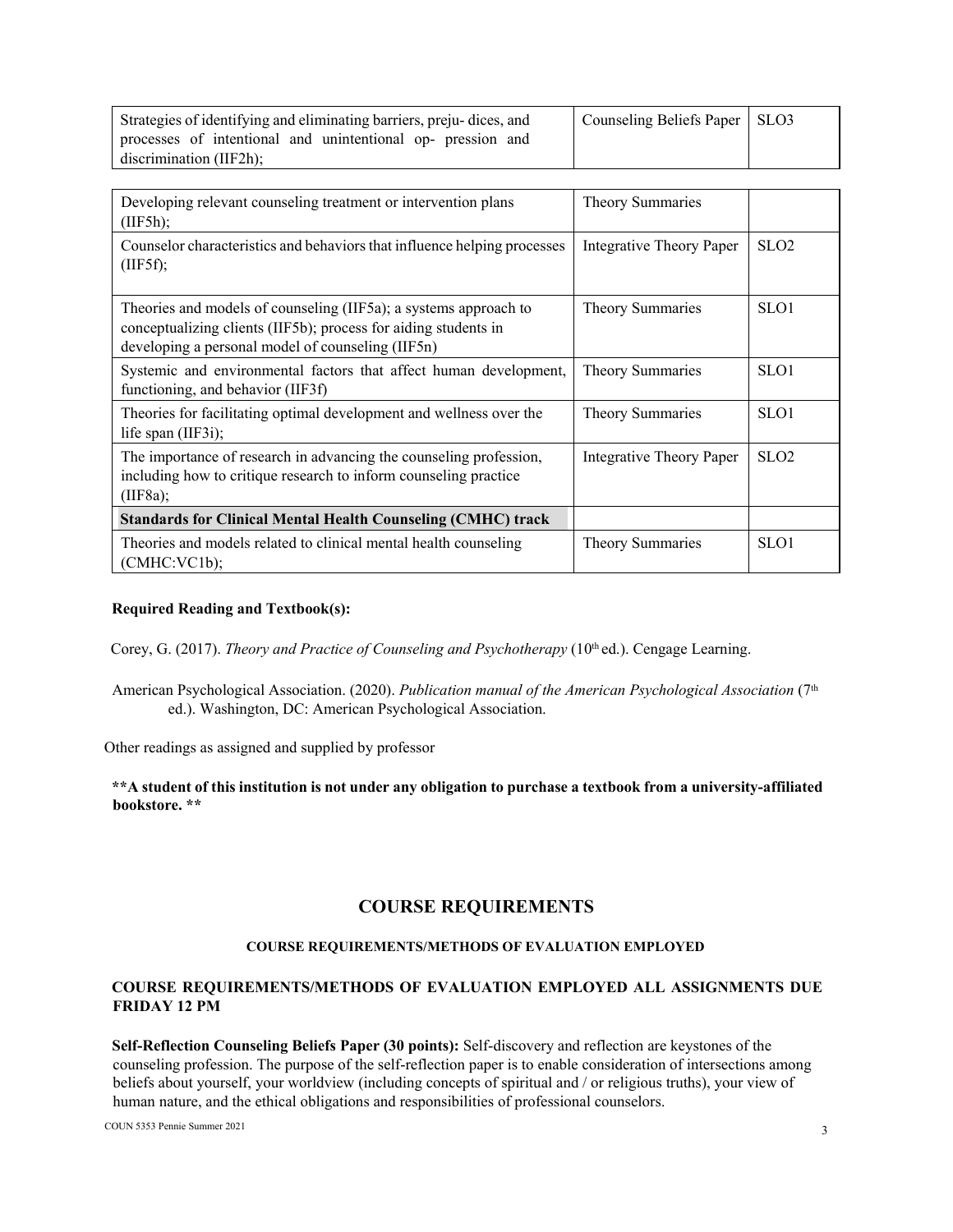Paper will be 4-5 pages (**APA formatting; page requirement does not include the cover page; no abstract required**);

- Address the following areas:
- What role does the counselor play in the counseling process?
- How do people change?
- What are your personality characteristics and / or experiences that will make you an effective counselor?
- What are your biases or judgments that may interfere with you becoming an effective counselor?

**Integrative Theory Paper (50 points) \*\*\* Portfolio Assignment:** Integrate your knowledge of theories and conceptualize an integrative theory that fits your personality and belief system (world view) about human growth and development. Reflect on how your personal counseling beliefs have changed or remained the same from your initial self-reflection counseling beliefs paper. Combining this reflection with your knowledge of counseling theories, describe and justify an integrative theory that fits with your personality and belief system (world view) about human growth and development.

- Paper should be 7-9 pages (**APA formatting; page requirement does not include the cover page, abstract, or reference section**); MUST INCLUDE A COVER PAGE, ABSTRACT, AND REFERENCE PAGE.
- Must use a minimum of 5 peer-reviewed sources outside of the textbook.
- Describe your integrative theory (should be 2 or more existing theories) in relation to the population you hope to work with.
- Which existing theories influenced your integrative theory?
- How does your integrative theory align / misalign with your worldview and now do you reconcile any areas of disconnection?
- What aspects of your integrative theory do you find particularly relevant?
- How do you see the therapeutic relationship forming within this theory?
- How do you measure progress using your theoretical model?
- How do you see your integrative theoretical model evolving over time?

**Integrative Theory Presentation (30 points)**: Students will conduct 10 minute presentation in about their integrative theory. The presentation will cover the following points:

- Brief overview of the theories chosen:
- How the theories complement each other (work well together);  $\Box$  How do you see your integrative theory evolving over time.

### **Theory Summaries (15 points each x 13 theories = 195 points)**

- Each summary should be at least a 5 minute recorded PowerPoint. These assignments are in "Discussions" portion of the course. **It is expected that each submission will be turned in by Friday 11:59pm so that your fellow classmates can respond by Sunday at 11:59 pm.**
- Describe how change occurs;
- Describe the counselor's role in the theory;
- Name and describe at least one counseling technique commonly associated and used within this theory to promote change.
- Watch the assigned video for the week summarize and evaluate what were your thoughts on the video and the theories demonstrated (some summaries will not have a related video) *Videos can be accessed online through the university library, databases, psychotherapy.net [http://www.psychotherapy.net/stream/tamuct]*
- Use the following topic subheadings and concisely but thoroughly examine the theory:
- How Change Occurs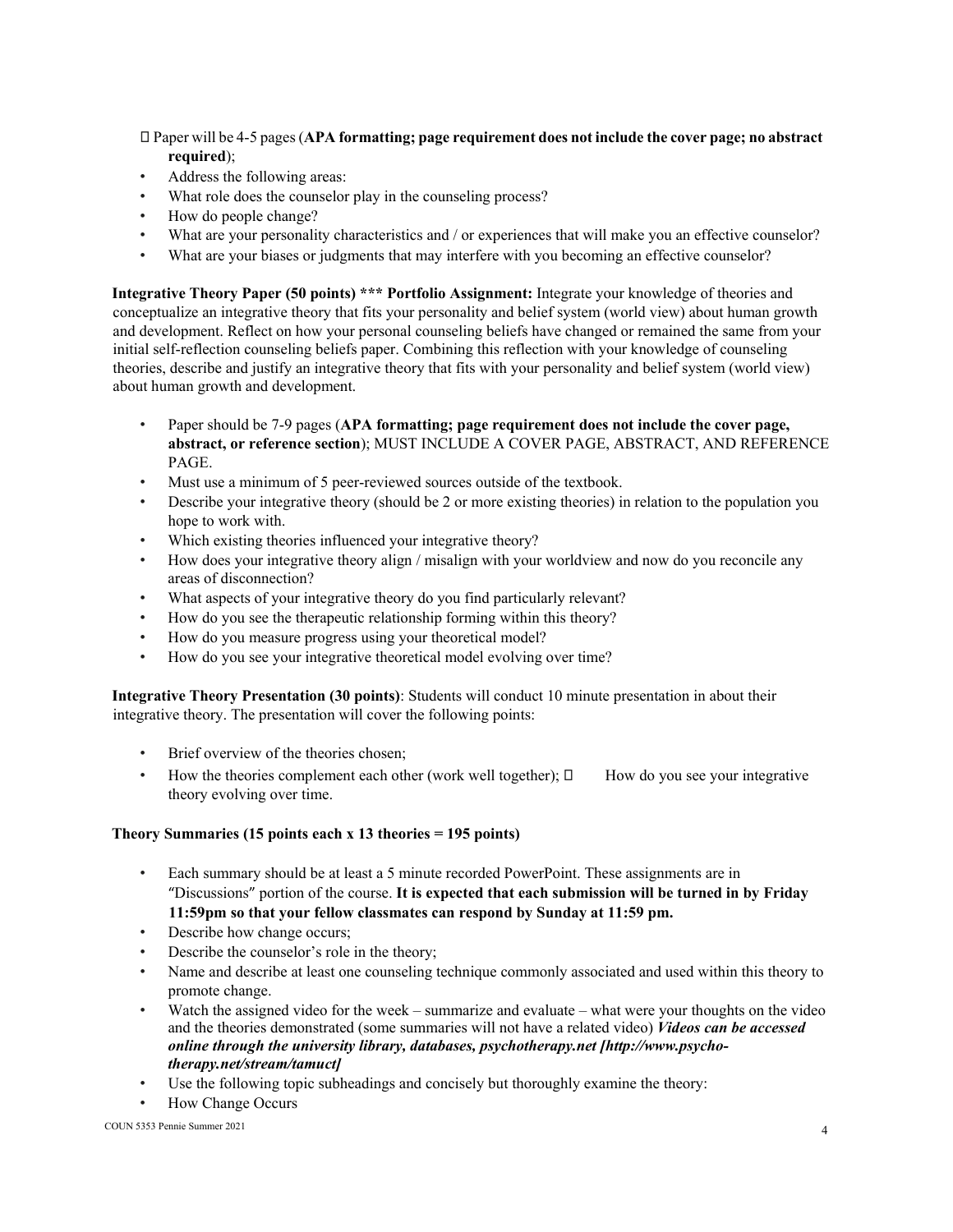- The Counselor's Role
- Common Theory Technique(s)
- Summary & evaluation of video assigned for the week (if applicable)

**Final Exam (100 points):** One exam worth 50 points each will be given during the course. The final will cover the all course chapters. The exam will be multiple choice and available via the Canvas platform. You will be given 2 attempts.

**Introduction video assignment (5 points):** In a video of at least 2 minutes, students will introduce themselves. Included in this section could be answers to questions such as:

- What program are you in?
- How many courses have you taken in the program?
- What led you to this profession?
- What type of work would you want to do in this profession?  $\square$  What theories are you familiar with?

# **\*\*\* RUBRICS FOR ALL ASSIGNMENTS ARE POSTED ON CANVAS UNDER THE SPECIFIC ASSIGNMENT\*\*\* Grading Criteria and Conversion**

Grades will be determined by how many points are earned over the semester. The menu of evaluations and their points appears next:

# **Nature of Activity Point Potential**

Self-Reflection Counseling Beliefs Paper 30 Integrative Theory Paper 50 Integrative Theory Presentation 20 Theory Summaries (15 points each x 13) 195 Final Exam 100 Introduction video 5

# **Total 400**

# **Grade Equivalent:**

 $360-400 = A$  $320-359 = B$  $280-319 = C$  $240-279 = D$  $239 - \text{Below} = F$ 

**Posting of Grades:** Grades will be posted on the Canvas Gradebook. Grades will be posted within two weeks of assignment submission. Please check Canvas for grades and feedback on assignments.

**Late work policy:** 20% off the total grade for each day that the assignment is late. *Nothing accepted after 5 days*.

**Attendance policy:** Class attendance is required and crucial to your development as a student and future counselor. Please email me before class if you will be absent. *There will be a grade reduction (5-point deduction to the final course grade) for each unexcused absence after the first***.** Two or more **in-class lecture absences** may result in grade of "F" (at the instructor's discretion). Arriving 10 or more minutes late or leaving 10 or more minutes early is considered an absence.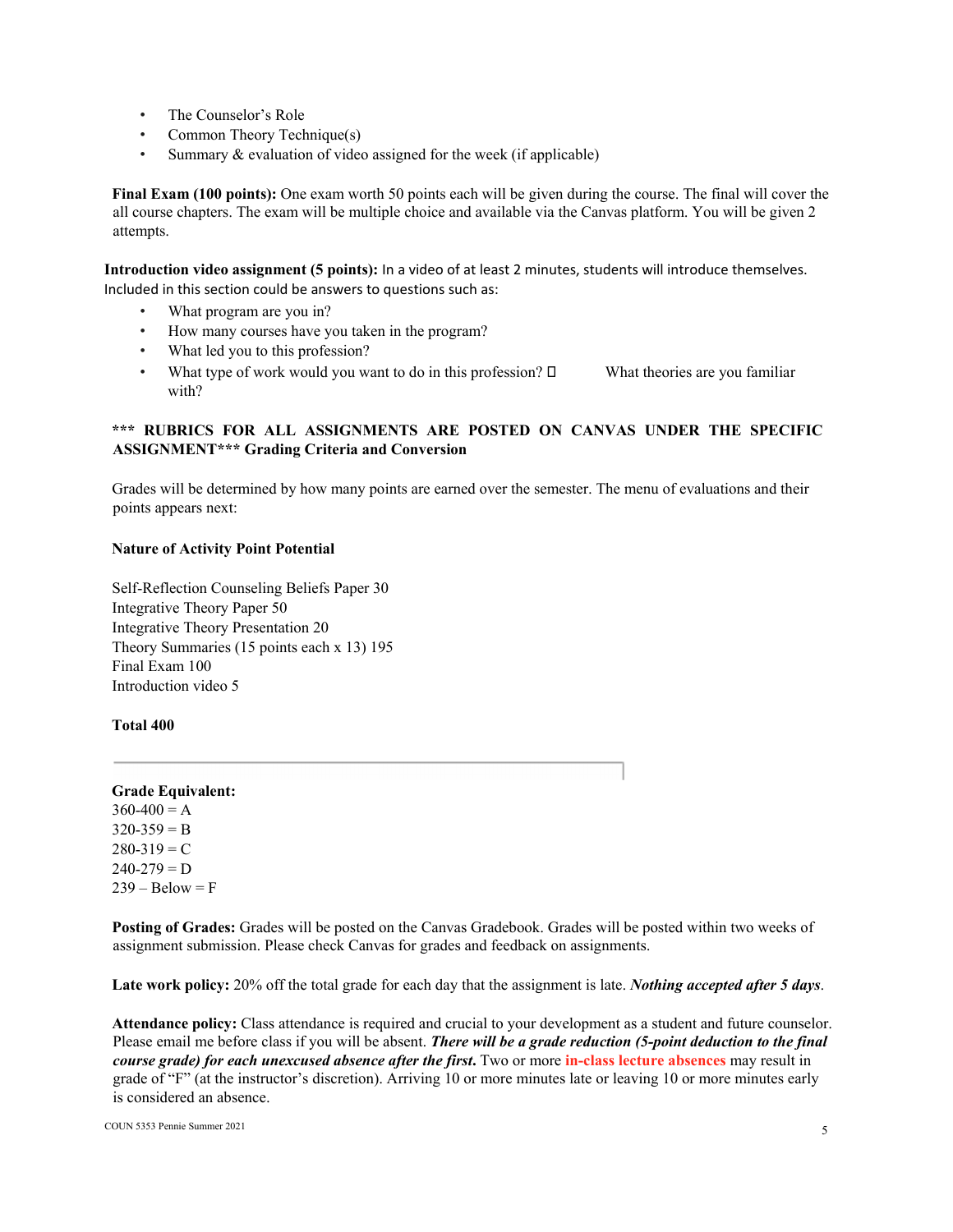# **COURSE OUTLINE AND CALENDAR Complete Course Calendar**

*This is a tentative course outline and is subject to change by the instructor.*

| <b>Week of</b> | <b>Topic</b>                                                                                                                                                                                                                                                           | <b>Assigned Readings</b> | <b>Assignments Due</b>                                                                                          |
|----------------|------------------------------------------------------------------------------------------------------------------------------------------------------------------------------------------------------------------------------------------------------------------------|--------------------------|-----------------------------------------------------------------------------------------------------------------|
| June 6         | Introductions<br>Psychoanalytic Therapy<br>Video:<br>Psychoanalytic<br>Psychotherapy with<br><b>Otto Kernberg</b>                                                                                                                                                      | Chapters $1,2,3,4$       | Theory Summary #1<br><b>Introduction video</b><br><b>Self-Reflection Counseling Beliefs</b><br><b>Paper Due</b> |
| June 13        | <b>Adlerian Therapy</b><br>Video: Adlerian<br>Therapy with Jon<br>Carlson<br><b>Existential Therapy</b><br>Video: Rollo May on<br><b>Existential</b><br>Psychotherapy                                                                                                  | Chapters 5, 6            | Theory Summary #2<br>Theory Summary #3                                                                          |
| June 20        | Person-Centered Therapy<br>Video: Carl Rogers on<br><b>Person-Centered</b><br><b>Therapy</b><br><b>Gestalt Therapy</b><br><b>Video: Erving Polster</b>                                                                                                                 | Chapters 7, 8            | Theory Summary #4<br>Theory Summary #5                                                                          |
| June 27        | <b>Behavior Therapy</b><br>Video: Albert<br><b>Bandura</b> on<br><b>Behavior Therapy,</b><br>Self-Efficacy, &<br><b>Modeling</b><br>Cognitive Therapy (REBT,<br>CBT, CB Modi-fication)<br>Cognitive<br>Video:<br><b>Behavioral</b><br><b>Therapy</b><br>for Depression | Chapters 9, 10           | Theory Summary #6<br>Theory Summary #7                                                                          |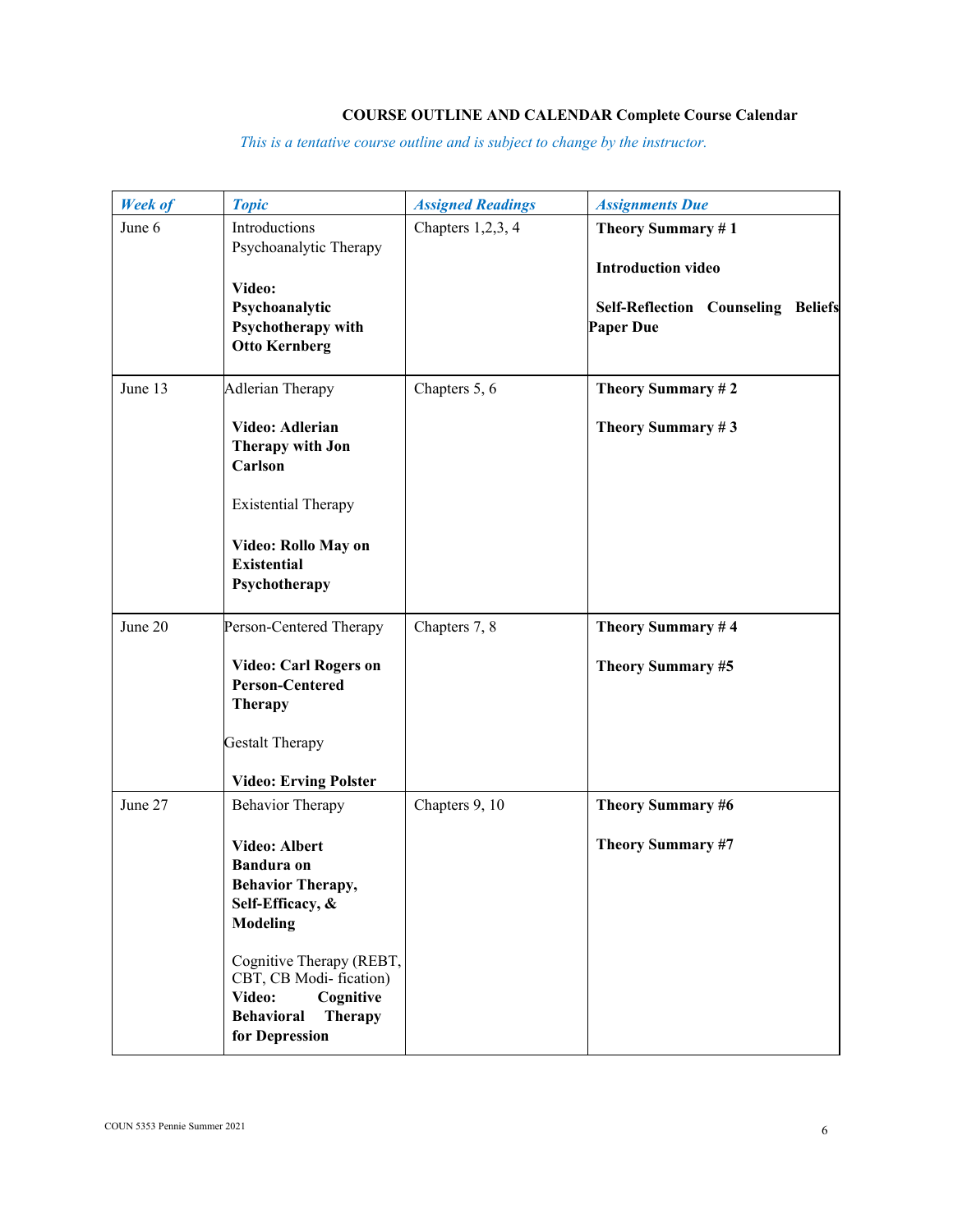| July 4  | Choice Theory: Reality<br>Therapy<br><b>Video: Reality Therapy</b><br>with Robert<br>Wubbolding<br>Feminist Therapy<br><b>Video: Feminist Therapy</b><br>with Lenore Walker EdD | Chapters 11, 12, 13                            | <b>Theory Summary #8</b><br>Theory Summary #9<br><b>Theory Summary #10</b>   |
|---------|---------------------------------------------------------------------------------------------------------------------------------------------------------------------------------|------------------------------------------------|------------------------------------------------------------------------------|
|         | <b>Solution Focused Therapy</b><br>Video:<br><b>SolutionFocused</b><br>Therapy with Insoo<br><b>Kim Berg</b>                                                                    |                                                |                                                                              |
| July 11 | Narrative Therapy<br><b>Video: TBD</b><br><b>Internal Family Systems</b><br><b>Video: TBD</b><br>Relational Cultural<br>Therapy<br>Video: TBD                                   | Chapters 14, 15 and other<br>assigned readings | Theory Summary #11<br><b>Theory Summary #12</b><br><b>Theory Summary #13</b> |
| July 18 | Integrative perspective<br>Presentations                                                                                                                                        | Chapter 15 and assigned<br>readings            | <b>Integrative Theory Paper Due</b><br>Presentations                         |
| July 25 |                                                                                                                                                                                 | Final Exam                                     |                                                                              |

*\*\*\*The instructor reserves the right to change the syllabus at any time\*\*\*\*\** 

**Important University Dates:** *https://www.tamuct.edu/registrar/academic-calendar.html]*

# **TECHNOLOGY REQUIREMENTS AND SUPPORT Technology Requirements**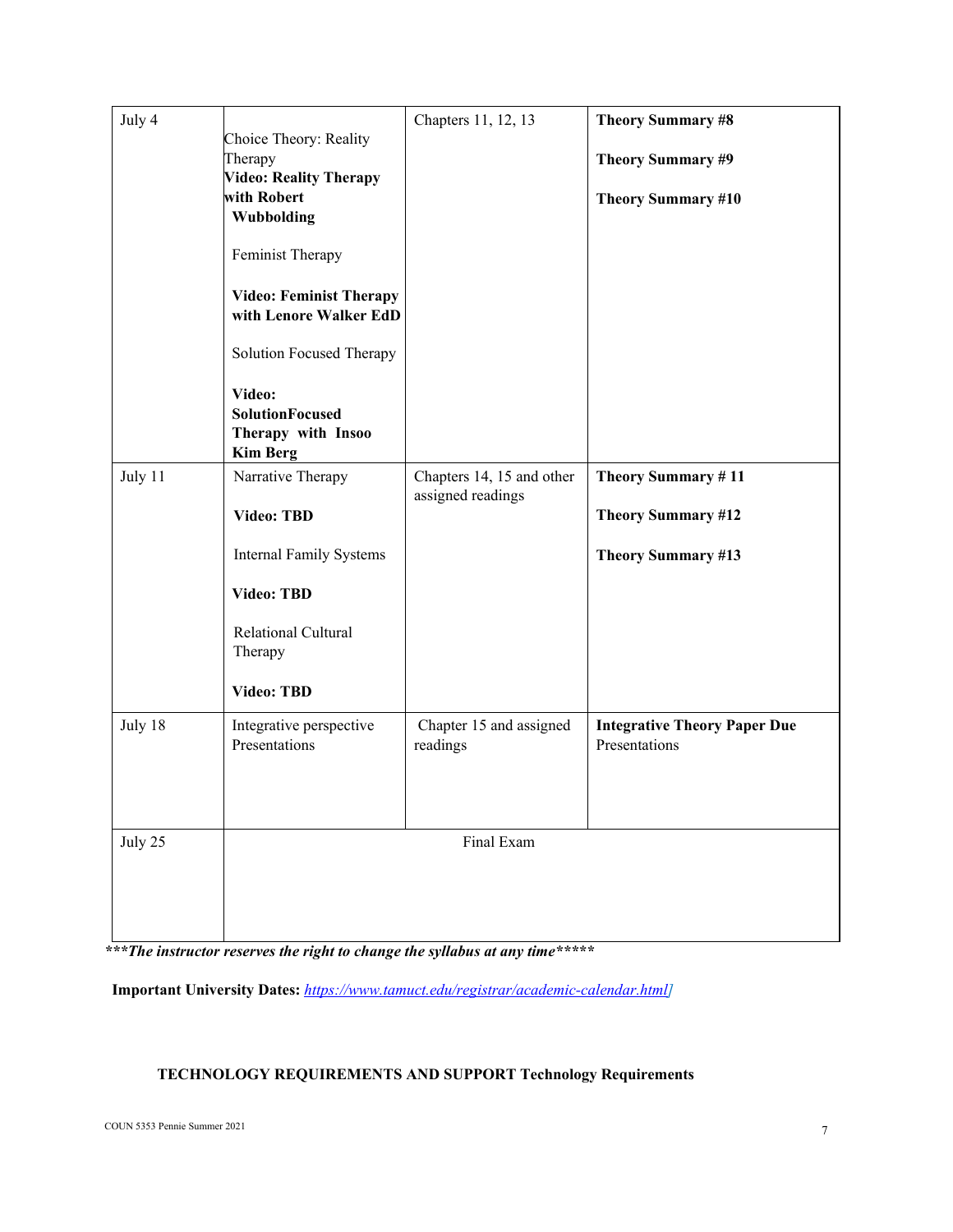This course will use the A&M-Central Texas Instructure Canvas learning management system. We strongly recommend the latest versions of Chrome or Firefox browsers. Canvas no longer supports any version of Internet Explorer.

Logon to A&M-Central Texas Canvas [https://tamuct.instructure.com/] or access Canvas through the

TAMUCT Online link in myCT [https://tamuct.onecampus.com/]. You will log in through our Microsoft

portal. Username: Your MyCT email address. Password: Your MyCT password

### **Youtube channel**

As a way to store your recorded audio presentations for the course it is highly recommended that you establish a youtube channel and share the links for your powerpoint presentations with the class.

## **Canvas Support**

Use the Canvas Help link, located at the bottom of the left-hand menu, for issues with Canvas. You can select "Chat with Canvas Support," submit a support request through "Report a Problem," or call the Canvas support line: 1-844-757-0953.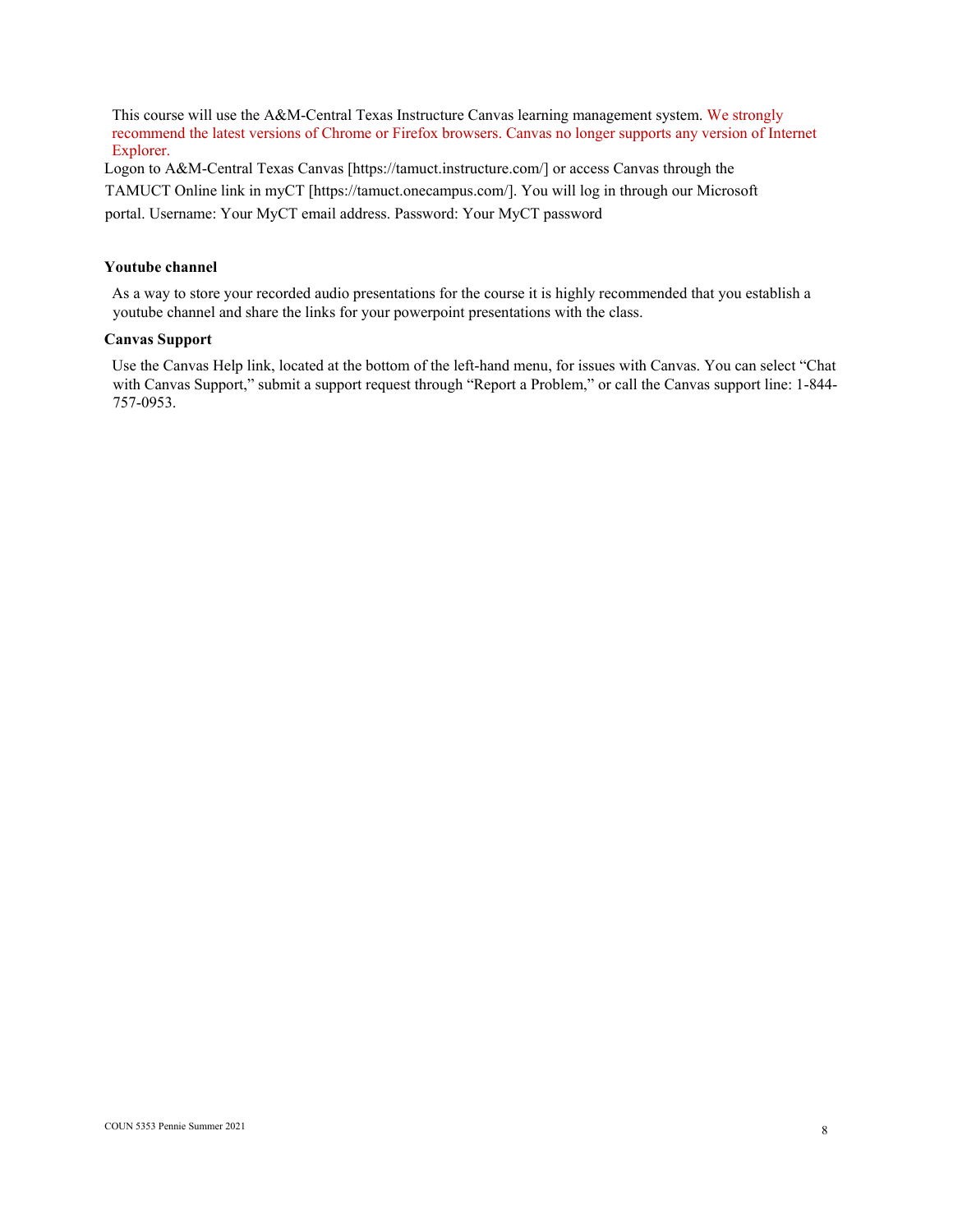For issues related to course content and requirements, contact your instructor.

### **Online Proctored Testing**

A&M-Central Texas uses Proctorio for online identity verification and proctored testing. This service is provided at no direct cost to students. If the course requires identity verification or proctored testing, the technology requirements are: Any computer meeting the minimum computing requirements, plus web camera, speaker, and microphone (or headset). Proctorio also requires the Chrome web browser with their custom plug in.

### **Other Technology Support**

For log-in problems, students should contact Help Desk Central

24 hours a day, 7 days a week

Email: helpdesk@tamu.edu Phone: (254) 519-5466 Web Chat: [http://hdc.tamu.edu] *Please let the support technician know you are an A&M-Central Texas student.*

# **UNIVERSITY RESOURCES, PROCEDURES, AND GUIDELINES**

### **Drop Policy**

If you discover that you need to drop this class, you must complete the Drop Request Dynamic Form through Warrior Web.

[https://dynamicforms.ngwebsolutions.com/casAuthentication.ashx?InstID=eaed95b9-f2be-45f3-a37d-46928168bc10&targetUrl=https%3A%2F%2Fdynamicforms.ngwebsolutions.com%2FSubmit%2FForm%2FStart % 2F53b8369e-0502-4f36-be43-f02a4202f612].

Faculty cannot drop students; this is always the responsibility of the student. The Registrar's Office will provide a deadline on the Academic Calendar for which the form must be completed. Once you submit the completed form to the Registrar's Office, you must go into Warrior Web and confirm that you are no longer enrolled. If you still show as enrolled, FOLLOW-UP with the Registrar's Office immediately. You are to attend class until the procedure is complete to avoid penalty for absence. Should you miss the drop deadline or fail to follow the procedure, you will receive an F in the course, which may affect your financial aid and/or VA educational benefits.

### **Academic Integrity**

Texas A&M University -Central Texas values the integrity of the academic enterprise and strives for the highest standards of academic conduct. A&M-Central Texas expects its students, faculty, and staff to support the adherence to high standards of personal and scholarly conduct to preserve the honor and integrity of the creative community. Academic integrity is defined as a commitment to honesty, trust, fairness, respect, and responsibility. Any deviation by students from this expectation may result in a failing grade for the assignment and potentially a failing grade for the course. Academic misconduct is any act that improperly affects a true and honest evaluation of a student's academic performance and includes, but is not limited to, working with others in an unauthorized manner, cheating on an examination or other academic work, plagiarism and improper citation of sources, using another student's work, collusion, and the abuse of resource materials. All academic misconduct concerns will be referred to the university's Office of Student Conduct. Ignorance of the university's standards and expectations is never an excuse to act with a lack of integrity. When in doubt on collaboration, citation, or any issue, please contact your instructor before taking a course of action.

For more information regarding the Student Conduct process, [https://www.tamuct.edu/student-affairs/studentconduct.html].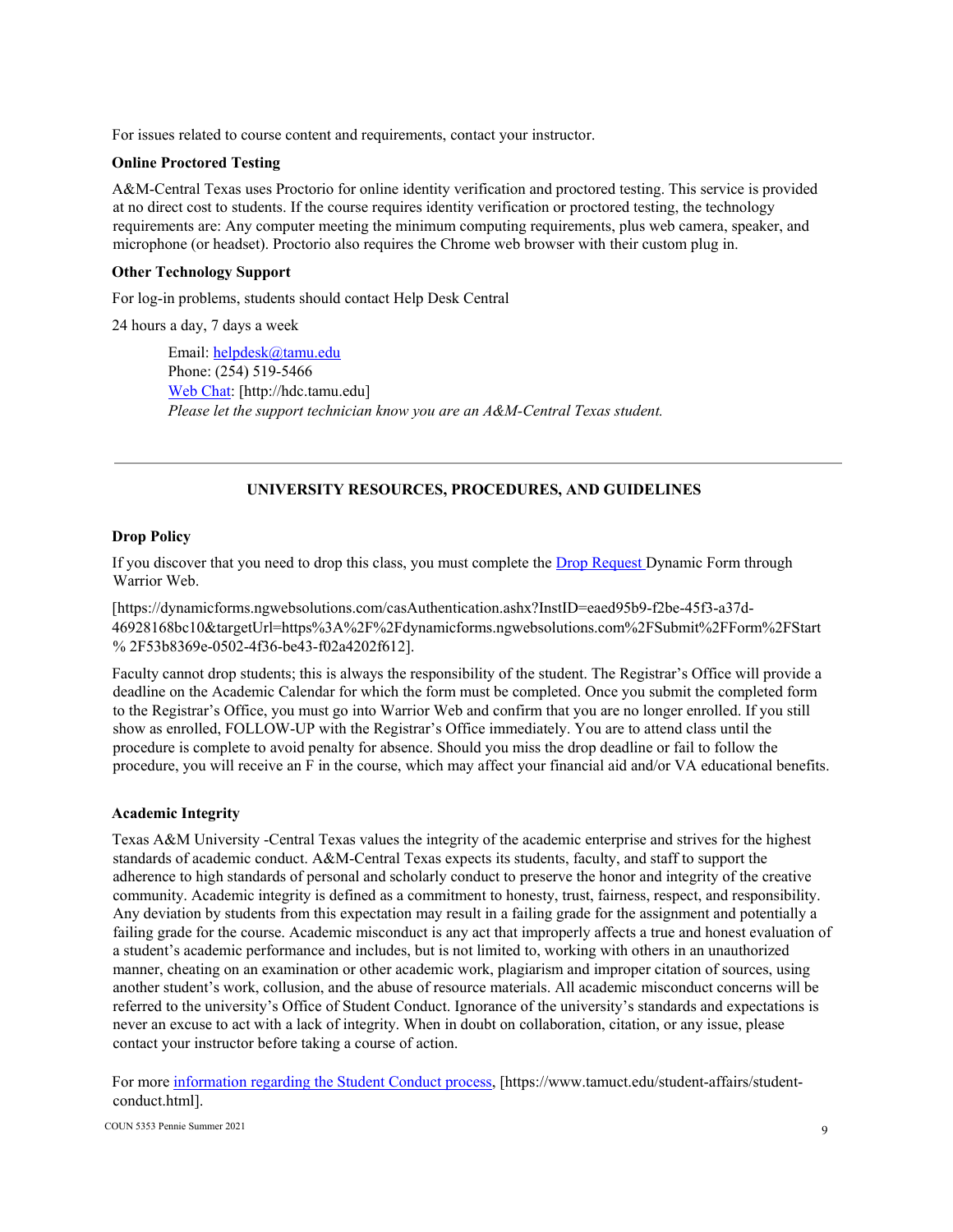If you know of potential honor violations by other students, you may submit a report, [https://cm.maxient.com/reportingform.php?TAMUCentralTexas&layout\_id=0]. **Academic Accommodations**

At Texas A&M University-Central Texas, we value an inclusive learning environment where every student has an equal chance to succeed and has the right to a barrier-free education. The Office of Access and Inclusion is responsible for ensuring that students with a disability receive equal access to the university's programs, services and activities. If you believe you have a disability requiring reasonable accommodations please contact the Office of Access and Inclusion, WH-212; or call (254) 501-5836. Any information you provide is private and confidential and will be treated as such.

For more information please visit our Access & Inclusion Canvas page (log-in required) [https://tamuct.instructure.com/courses/717]

## **Important information for Pregnant and/or Parenting Students**

Texas A&M University-Central Texas supports students who are pregnant and/or parenting. In accordance with requirements of Title IX and related guidance from US Department of Education's Office of Civil Rights, the Dean of Student Affairs' Office can assist students who are pregnant and/or parenting in seeking accommodations related to pregnancy and/or parenting. Students should seek out assistance as early in the pregnancy as possible. For more information, please visit Student Affairs [https://www.tamuct.edu/student-affairs/index.html]. Students may also contact the institution's Title IX Coordinator. If you would like to read more about these requirements and guidelines online, please visit the website [http://www2.ed.gov/about/offices/list/ocr/docs/pregnancy.pdf].

Title IX of the Education Amendments Act of 1972 prohibits discrimination on the basis of sex and gender– including pregnancy, parenting, and all related conditions. A&M-Central Texas is able to provide flexible and individualized reasonable accommodation to pregnant and parenting students. All pregnant and parenting students should contact the Associate Dean in the Division of Student Affairs at (254) 501-5909 to seek out assistance. Students may also contact the University's Title IX Coordinator.

### **Tutoring**

Tutoring is available to all A&M-Central Texas students, on a remote online basis. Visit the Academic Support Community in Canvas to view schedules and contact information. Subjects tutored on campus include Accounting, Advanced Math, Biology, Finance, Statistics, Mathematics, and Study Skills. Tutors will return at the Tutoring Center in Warrior Hall, Suite 111 in the Fall 2020. Student success coaching is available online upon request.

If you have a question regarding tutor schedules, need to schedule a tutoring session, are interested in becoming a tutor, success coaching, or have any other question, contact Academic Support Programs at (254) 501-5836, visit the Office of Student Success at 212F Warrior Hall, or by emailing studentsuccess@tamuct.edu .

Chat live with a tutor 24/7 for almost any subject from on your computer! Tutor.com is an online tutoring platform that enables A&M-Central Texas students to log in and receive online tutoring support at no additional cost. This tool provides tutoring in over 40 subject areas except writing support. Access Tutor.com through Canvas.

### **University Writing Center**

 $\sim$  COUN 5353 Pennie Summer 2021 **10** The University Writing Center (UWC) at Texas A&M University–Central Texas (TAMUCT) is a free service open to all TAMUCT students. For the Fall 2020 semester, all services will be online as a result of the COVID-19 pandemic. The hours of operation are from 10:00 a.m.-5:00 p.m. Monday thru Thursday with satellite hours online Monday thru Thursday from 6:00-9:00 p.m. The UWC is also offering hours from 12:00-3:00 p.m. on Saturdays. Tutors are prepared to help writers of all levels and abilities at any stage of the writing process. By providing a practice audience for students' ideas and writing, our tutors highlight the ways in which they read and interpret students' texts, offering guidance and support throughout the various stages of the writing process. While tutors will not write, edit, or grade papers, they will assist students in developing more effective composing practices.<br>COUN 5353 Pennie Summer 2021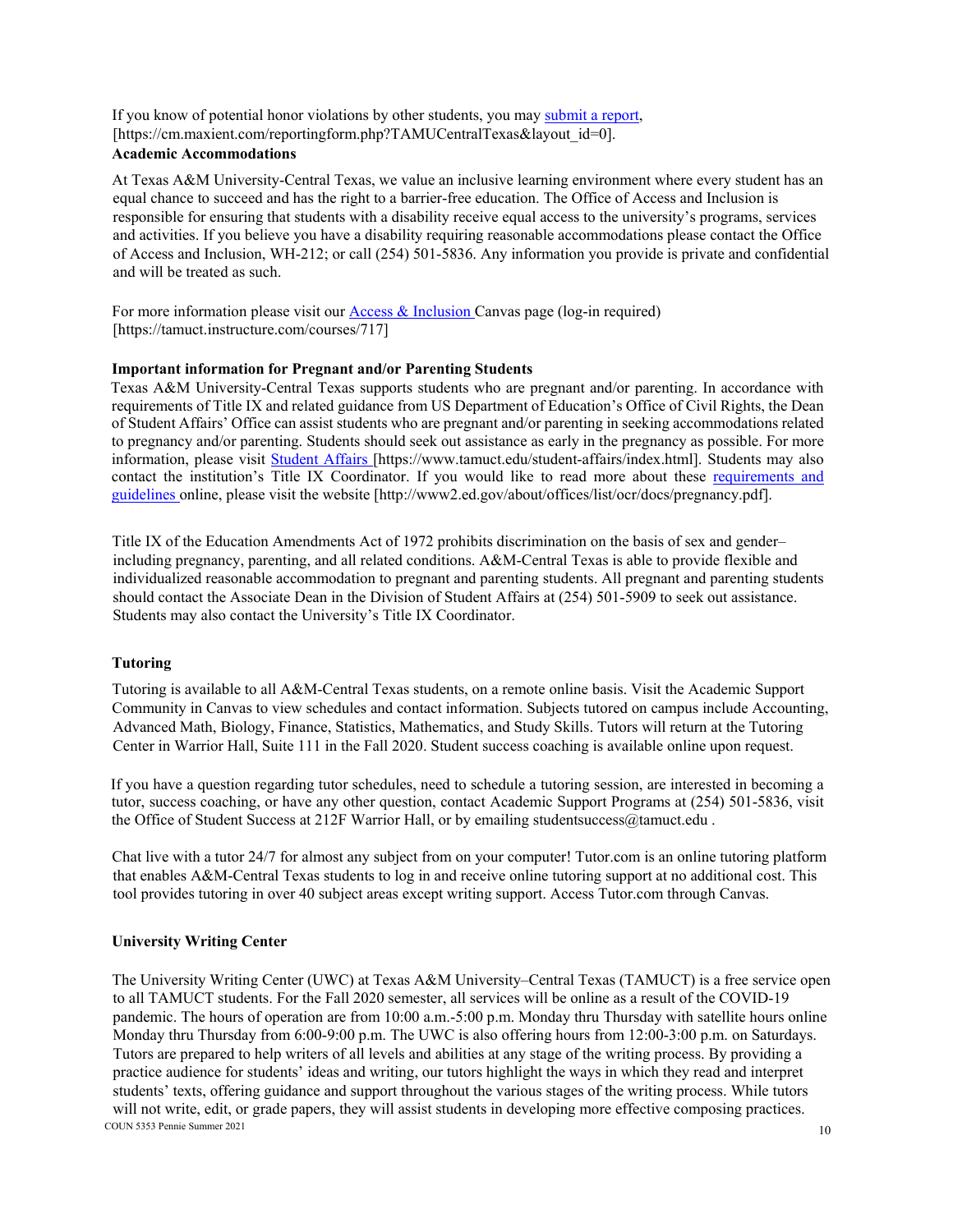Whether you need help brainstorming ideas, organizing an essay, proofreading, understanding proper citation practices, or just want a quiet place to work, the UWC is here to help!

Students may arrange a one-to-one session with a trained and experienced writing tutor by making an appointment via WCOnline [https://tamuct.mywconline.com/]. In addition, you can email Dr. Bruce Bowles Jr. at bruce.bowles@tamuct.edu if you have any questions about the UWC and/or need any assistance with scheduling.

# **University Library**

The University Library provides many services in support of research across campus and at a distance. We offer over 200 electronic databases containing approximately 250,000 eBooks and 82,000 journals, in addition to the 85,000 items in our print collection, which can be mailed to students who live more than 50 miles from campus. Research guides for each subject taught at A&M-Central Texas are available through our website to help students navigate these resources. On campus, the library offers technology including cameras, laptops, microphones, webcams, and digital sound recorders.

Research assistance from a librarian is also available 24 hours a day through our online chat service, and at the reference desk when the library is open. Research sessions can be scheduled for more comprehensive assistance, and may take place on Skype or in-person at the library. Assistance may cover many topics, including how to find articles in peer-reviewed journals, how to cite resources, and how to piece together research for written assignments.

Our 27,000-square-foot facility on the A&M-Central Texas main campus includes student lounges, private study rooms, group work spaces, computer labs, family areas suitable for all ages, and many other features. Services such as interlibrary loan, TexShare, binding, and laminating are available. The library frequently offers workshops, tours, readings, and other events. For more information, please visit our Library website [http://tamuct.libguides.com/index].

**For Fall 2020, all reference service will be conducted virtually. Please go to our Library website [http://tamuct.libguides.com/index] to access our virtual reference help and our current hours.**

### **OPTIONAL POLICY STATEMENTS A Note about Sexual Violence at A&M-Central Texas**

Sexual violence is a serious safety, social justice, and public health issue. The university offers support for anyone struggling with these issues. University faculty are mandated reporters, so if someone discloses that they were sexually assaulted (or a victim of Domestic/Dating Violence or Stalking) while a student at TAMUCT, faculty members are required to inform the Title IX Office. If you want to discuss any of these issues confidentially, you can do so through Student Counseling (254-501-5955) located on the second floor of Warrior Hall (207L).

Sexual violence can occur on our campus because predators often feel emboldened, and victims often feel silenced or shamed. It is incumbent on ALL of us to find ways to actively create environments that tell predators we don't agree with their behaviors and tell survivors we will support them. Your actions matter. Don't be a bystander; be an agent of change. For additional information on campus policy and resources visit the Title IX webpage [https://www.tamuct.edu/compliance/titleix.html].

#### **Behavioral Intervention**

Texas A&M University-Central Texas cares about the safety, health, and well-being of its students, faculty, staff, and community. If you are aware of individuals for whom you have a concern, please make a referral to the Behavioral Intervention Team. Referring your concern shows you care. You can complete the referral online [https://cm.maxient.com/reportingform.php?TAMUCentralTexas&layout\_id=2].